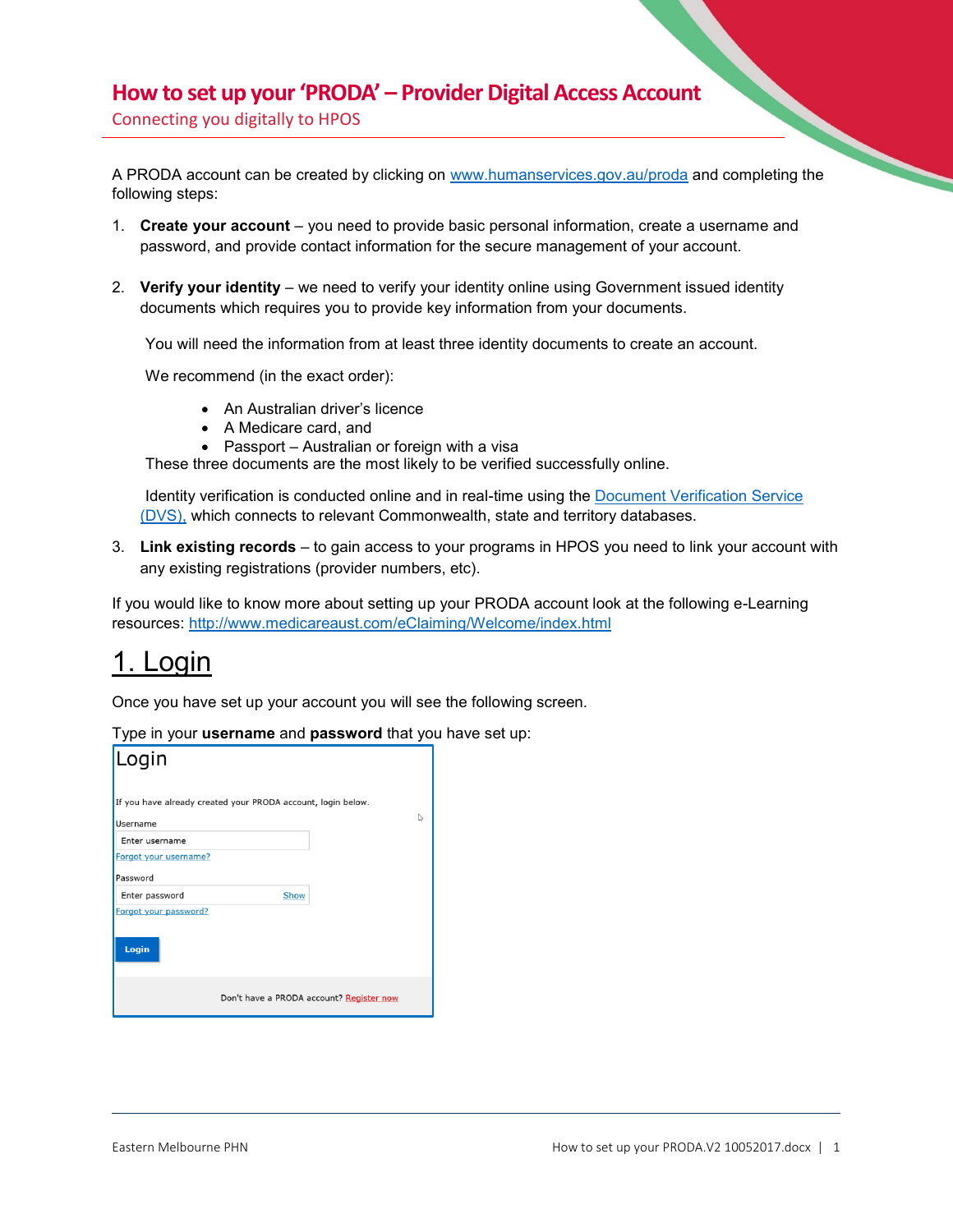### 2. Two-step verification

As part of the **two-step verification,** you will have nominated to receive a **Provider Digital Access verification code** by email or SMS text. Enter the passcode and click **NEXT.** 

|                           | 2-step verification                                                                        |
|---------------------------|--------------------------------------------------------------------------------------------|
|                           |                                                                                            |
|                           | Enter the passcode from your SMS below.                                                    |
|                           | If you cannot access your mail at this time we can send a code to a backup channel instead |
| Verification code         |                                                                                            |
| Show                      |                                                                                            |
| Didn't receive your code? |                                                                                            |
|                           |                                                                                            |
| <b>Next</b>               |                                                                                            |

## 3. My linked services

If your verification code is successful, you should be directed to the 'Terms & Conditions' page where you ACCEPT and the following screen appears.

### 4. My programs

| <b>Australian Government</b><br><b>Department of Human Services</b> | <b>PRODA</b><br>Provider Digital Access | <b><i>Pierre Septembre</i></b><br>Profile   Services   Logout |
|---------------------------------------------------------------------|-----------------------------------------|---------------------------------------------------------------|
| My linked services                                                  |                                         |                                                               |
| Health Professional                                                 |                                         |                                                               |
| Go to<br>Link<br>identifiers<br>service                             |                                         |                                                               |

Click on 'Go to service' and the following screen will appear: Click on **My Programs**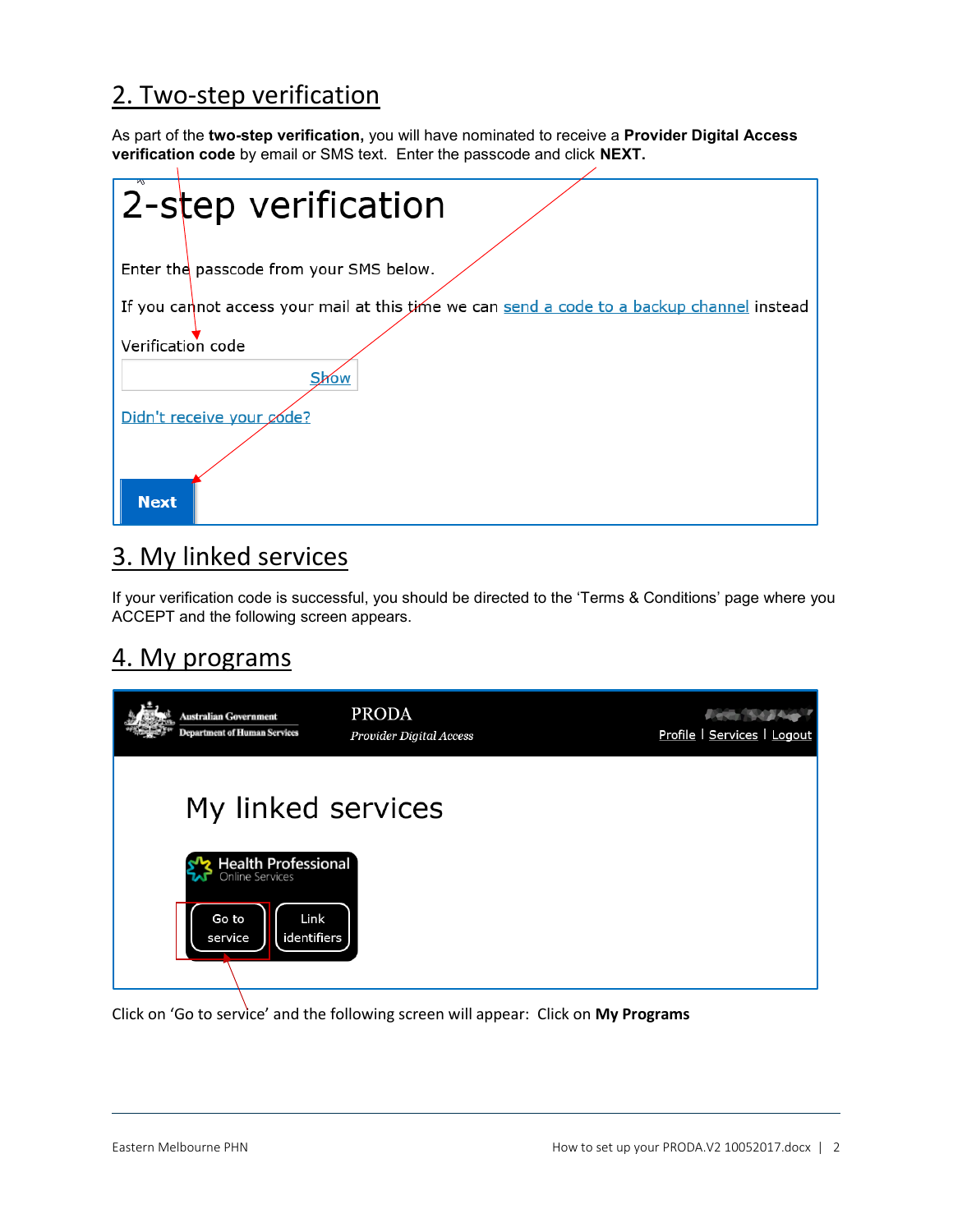

You will see the programs that you are able to access:



### **5. Access to PIP via PRODA**

You may have previously provided your Individual HPOS PKI RA number to the PIP team to permit you to update the Practice PIP details.

As you have a separate PRODA RA number, you will need to ensure this number is linked to PIP. To find your PRODA RA number, you will need to CLICK on **PROFILE**

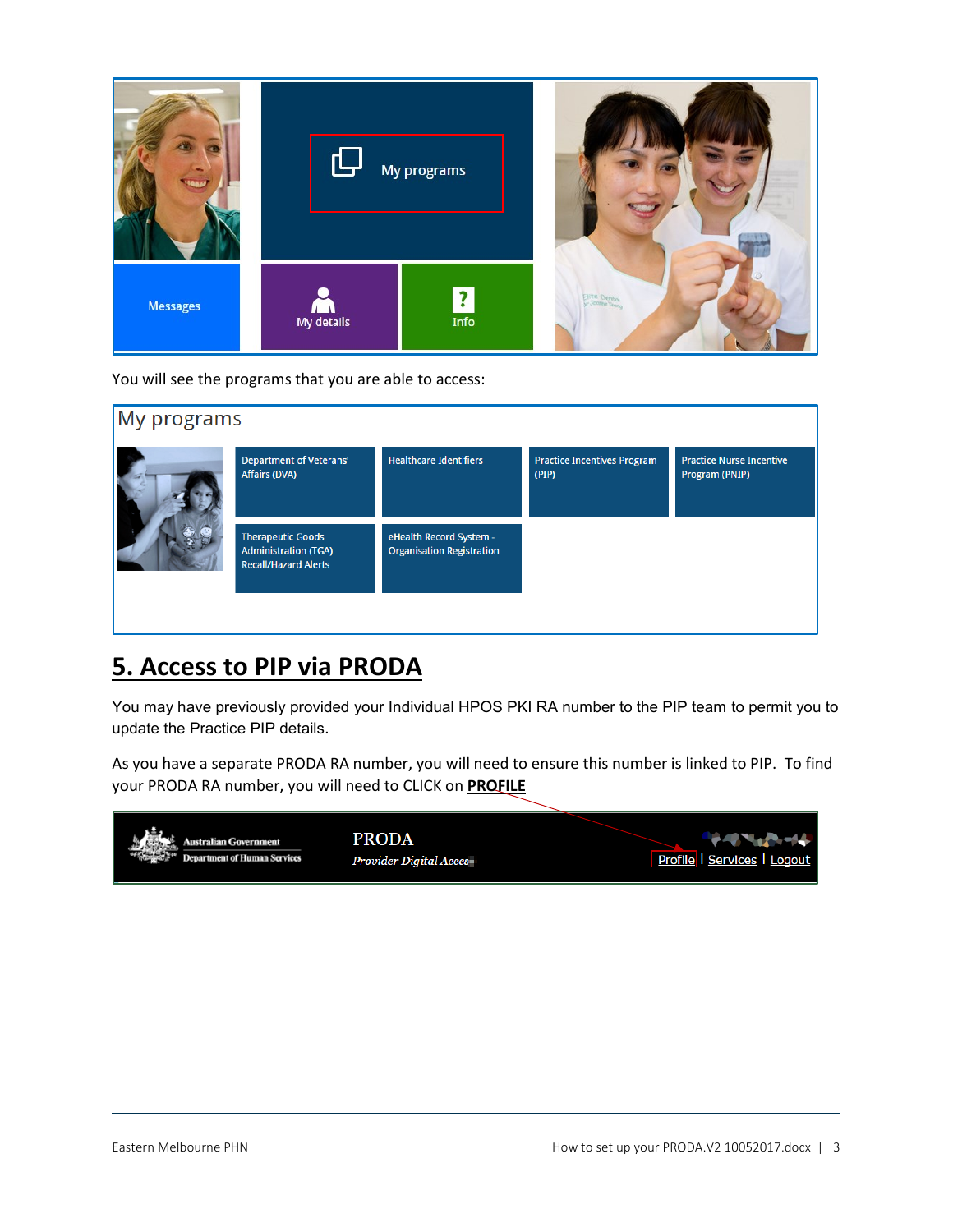Your PRODA Profile will be displayed:

| My details                                                      |                                   |          |
|-----------------------------------------------------------------|-----------------------------------|----------|
| Profile details                                                 |                                   |          |
| Name                                                            | Mrs Hy It's MacDougall            | Update   |
| <b>Fmail</b>                                                    | us po adquisitions that an attack | Update   |
| Mobile phone number                                             | <b>ALPERANCE</b>                  | ✔ Update |
| Username                                                        | <b>Image throughl</b>             |          |
| Date of birth                                                   | 11/87/1988                        |          |
| Gender                                                          | Female                            |          |
| RA number This number is required for<br><b>HPOS</b> delegation | 2789771479                        |          |

This screen displays your account details.

The RA number displayed is your unique PRODA RA number. If you are currently an 'Additional Authorised Contact Person' for your Practice in relation to the Practice Incentives Programme (PIP) and/or the Practice Nurse Incentive Programme (PNIP) and permitted to make claims and update your practice details through HPOS, you will need to provide the DHS Medicare PIP team with your PRODA RA number. You can do this by contacting the PIP team on **1800 222 032.**

# **6. Linking your Health Identifier (RO) or OMO number to your PRODA account**

If you have been assigned the role of Responsible Officer (RO) or Organisation Maintenance Officer (OMO) for your Practice, you may need to manage your ehealth practice information. Click on **Link Identifiers**

| <b>Australian Government</b>                                                                | PRODA                   | <b>Easty MacDougall</b>     |
|---------------------------------------------------------------------------------------------|-------------------------|-----------------------------|
| <b>Department of Human Services</b>                                                         | Provider Digital Access | Profile   Services   Logout |
| My linked services<br><b>Health Professional</b><br>Go to<br>Link<br>identifiers<br>service |                         |                             |